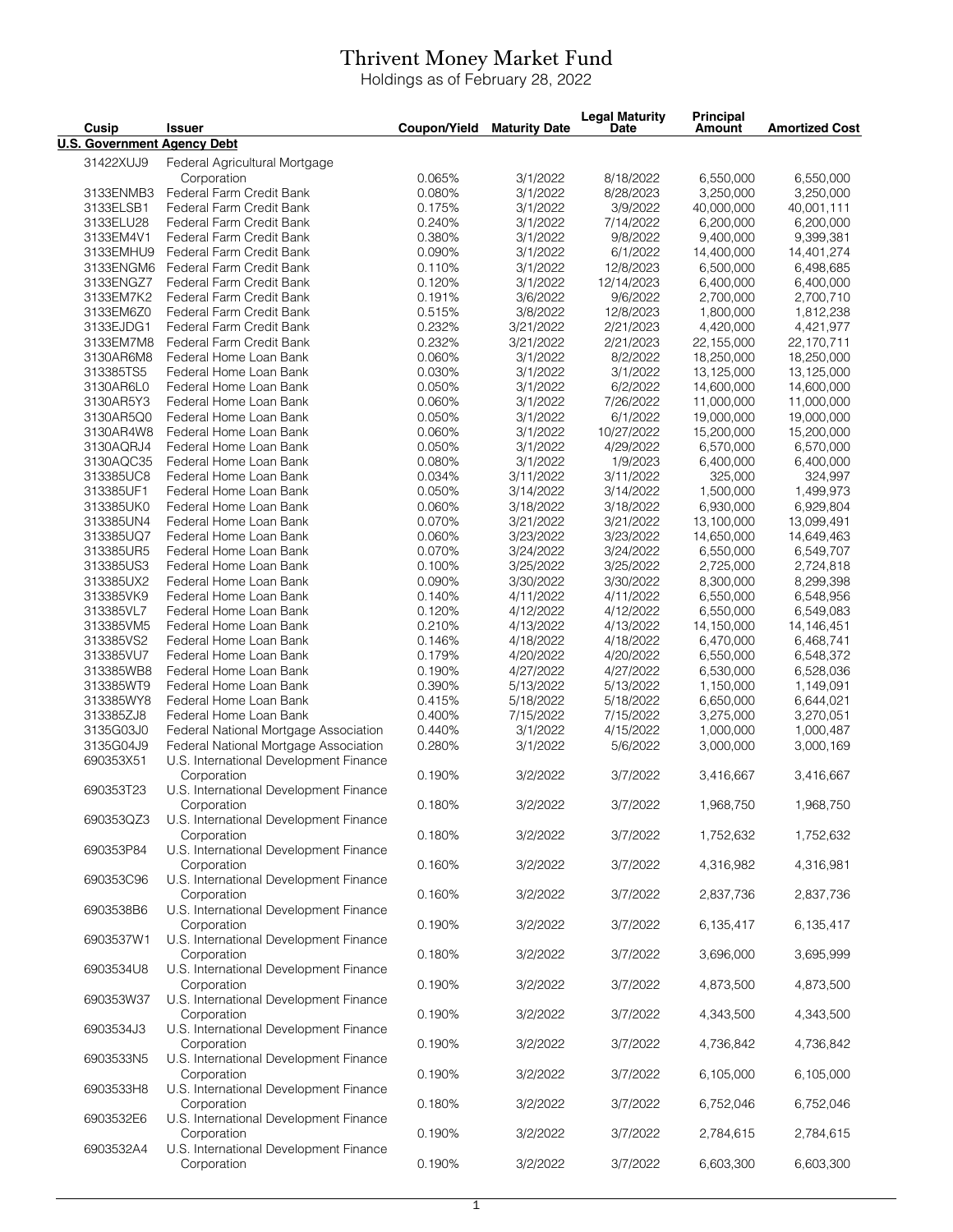## Thrivent Money Market Fund

Holdings as of February 28, 2022

| Cusip                     | <b>Issuer</b>                                         | Coupon/Yield | <b>Maturity Date</b> | <b>Legal Maturity</b><br><b>Date</b> | Principal<br>Amount | <b>Amortized Cost</b> |
|---------------------------|-------------------------------------------------------|--------------|----------------------|--------------------------------------|---------------------|-----------------------|
|                           | <b>U.S. Government Agency Debt - continued</b>        |              |                      |                                      |                     |                       |
| 6903536H5                 | U.S. International Development Finance<br>Corporation | 0.180%       | 3/2/2022             | 3/7/2022                             | 5,499,999           | 5,499,999             |
| 690353T80                 | U.S. International Development Finance<br>Corporation | 0.190%       | 3/2/2022             | 3/7/2022                             | 5,433,120           | 5,433,120             |
| 690353W94                 | U.S. International Development Finance<br>Corporation | 0.190%       | 3/2/2022             | 3/7/2022                             | 4,053,280           | 4,053,280             |
| 90376PBX8                 | U.S. International Development Finance<br>Corporation | 0.190%       | 3/2/2022             | 3/7/2022                             | 8,400,000           | 8,400,000             |
| 90376PBS9                 | U.S. International Development Finance<br>Corporation | 0.160%       | 3/2/2022             | 3/7/2022                             | 1,619,048           | 1,619,048             |
| 90376PBJ9                 | U.S. International Development Finance<br>Corporation | 0.190%       | 3/2/2022             | 3/7/2022                             | 2,192,308           | 2,192,308             |
| 90376PBG5                 | U.S. International Development Finance<br>Corporation | 0.190%       | 3/2/2022             | 3/7/2022                             | 7,610,000           | 7,610,000             |
| 90376PBB6                 | U.S. International Development Finance<br>Corporation | 0.160%       | 3/2/2022             | 3/7/2022                             | 1,344,736           | 1,344,736             |
| 90376PAU5                 | U.S. International Development Finance<br>Corporation | 0.180%       | 3/2/2022             | 3/7/2022                             | 9,410,000           | 9,410,000             |
| 6903535G8                 | U.S. International Development Finance<br>Corporation | 0.190%       | 3/2/2022             | 3/7/2022                             | 4,312,000           | 4,312,000             |
| 90376PCG4                 | U.S. International Development Finance<br>Corporation | 0.190%       | 3/2/2022             | 3/7/2022                             | 2,200,000           | 2,200,000             |
| 690353ZP5                 | U.S. International Development Finance<br>Corporation | 0.190%       | 3/2/2022             | 3/7/2022                             | 3,064,266           | 3,064,266             |
| 690353Z83                 | U.S. International Development Finance<br>Corporation | 0.180%       | 3/2/2022             | 3/7/2022                             | 2,953,163           | 2,953,163             |
| 690353Z59                 | U.S. International Development Finance<br>Corporation | 0.190%       | 3/2/2022             | 3/7/2022                             | 5,450,368           | 5,450,368             |
| 690353YY7                 | U.S. International Development Finance<br>Corporation | 0.190%       | 3/2/2022             | 3/7/2022                             | 3,325,560           | 3,325,560             |
| 690353XK8                 | U.S. International Development Finance<br>Corporation | 0.190%       | 3/2/2022             | 3/7/2022                             | 4,750,800           | 4,750,800             |
| 690355AU6                 | U.S. International Development Finance<br>Corporation | 0.620%       | 7/23/2022            | 7/23/2022                            | 2,900,000           | 3,044,697             |
| 90376PEQ0                 | U.S. International Development Finance<br>Corporation | 0.830%       | 12/14/2022           | 12/14/2022                           | 6,435,000           | 6,439,957             |
| 90376PES6                 | U.S. International Development Finance<br>Corporation | 1.460%       | 2/15/2023            | 2/15/2023                            | 2,940,000           | 2,941,280             |
| <b>U.S. Treasury Debt</b> |                                                       |              |                      |                                      |                     |                       |
| 912796M97                 | U.S. Treasury Bills                                   | 0.057%       | 3/10/2022            | 3/10/2022                            | 32,280,000          | 32,279,543            |
| 912796F38                 | U.S. Treasury Bills                                   | 0.065%       | 3/24/2022            | 3/24/2022                            | 18,280,000          | 18,279,241            |
| 912796T25                 |                                                       | 0.080%       |                      |                                      |                     |                       |
|                           | U.S. Treasury Bills                                   |              | 3/29/2022            | 3/29/2022                            | 18,380,000          | 18,378,856            |
| 912796N39                 | U.S. Treasury Bills                                   | 0.045%       | 3/31/2022            | 3/31/2022                            | 32,400,000          | 32,398,782            |
| 912796T74                 | U.S. Treasury Bills                                   | 0.140%       | 4/5/2022             | 4/5/2022                             | 13,100,000          | 13,098,217            |
| 912796N47                 | U.S. Treasury Bills                                   | 0.088%       | 4/7/2022             | 4/7/2022                             | 6,270,000           | 6,269,436             |
| 912796P29                 | U.S. Treasury Bills                                   | 0.089%       | 4/14/2022            | 4/14/2022                            | 28,540,000          | 28,536,909            |
| 912796P37                 | U.S. Treasury Bills                                   | 0.175%       | 4/28/2022            | 4/28/2022                            | 6,500,000           | 6,498,167             |
| 912796Q28                 | U.S. Treasury Bills                                   | 0.198%       | 5/12/2022            | 5/12/2022                            | 13,050,000          | 13,044,844            |
| 912796H44                 | U.S. Treasury Bills                                   | 0.226%       | 5/19/2022            | 5/19/2022                            | 13,200,000          | 13, 193, 446          |
|                           | U.S. Treasury Bills                                   |              |                      |                                      |                     |                       |
| 912796Q36                 |                                                       | 0.360%       | 5/26/2022            | 5/26/2022                            | 6,620,000           | 6,614,307             |
| 912796R35                 | U.S. Treasury Bills                                   | 0.253%       | 6/9/2022             | 6/9/2022                             | 13,350,000          | 13,340,602            |
| 912796K57                 | U.S. Treasury Bills                                   | 0.420%       | 7/14/2022            | 7/14/2022                            | 6,850,000           | 6,839,211             |
| 912828W89                 | U.S. Treasury Notes                                   | 1.875%       | 3/31/2022            | 3/31/2022                            | 6,400,000           | 6,409,443             |
| 912828ZG8                 | U.S. Treasury Notes                                   | 0.375%       | 3/31/2022            | 3/31/2022                            | 6,500,000           | 6,501,575             |
| 912828XD7                 | U.S. Treasury Notes                                   | 1.875%       | 5/31/2022            | 5/31/2022                            | 6,550,000           | 6,575,830             |